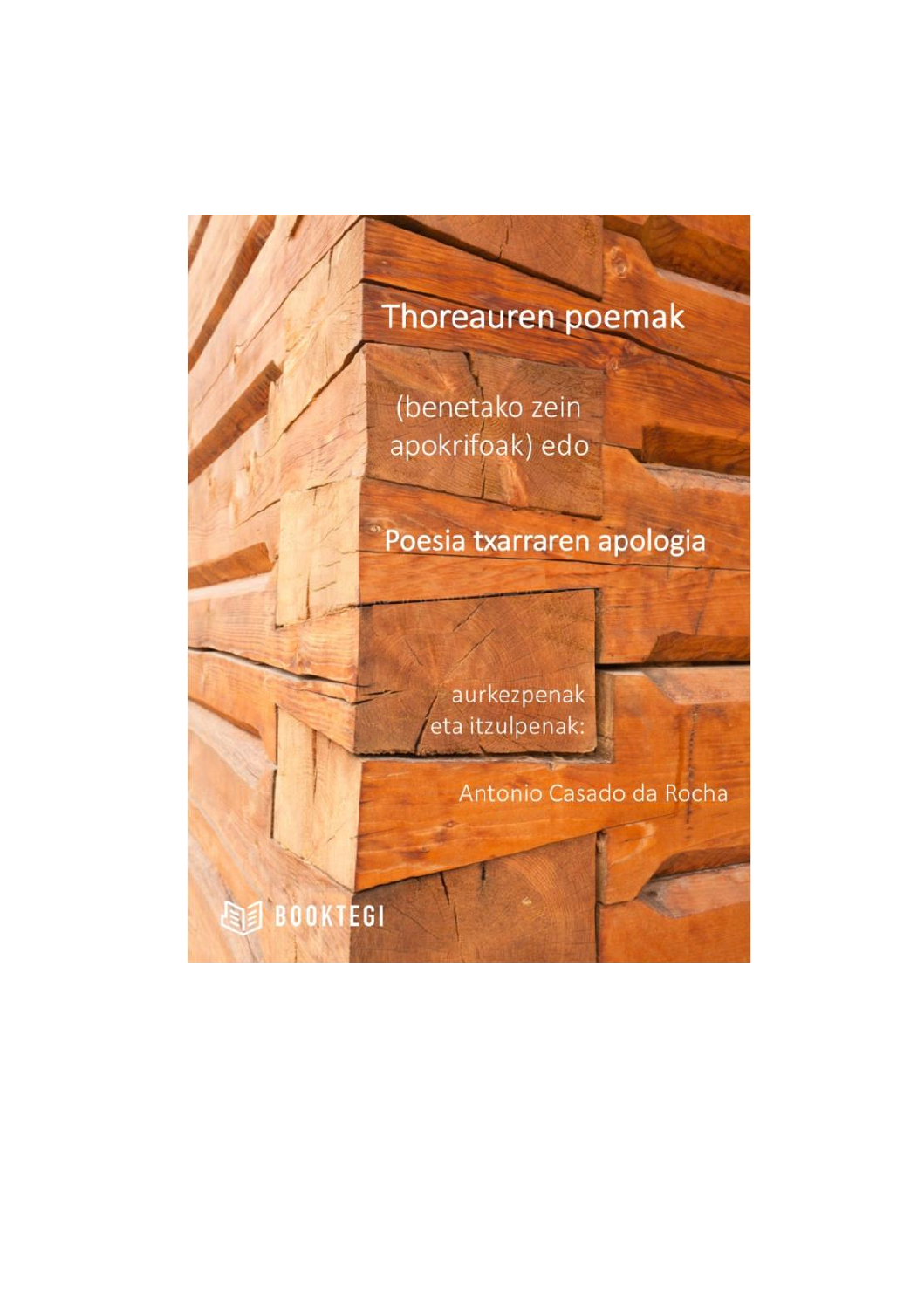

[booktegi.eus](http://www.booktegi.eus/)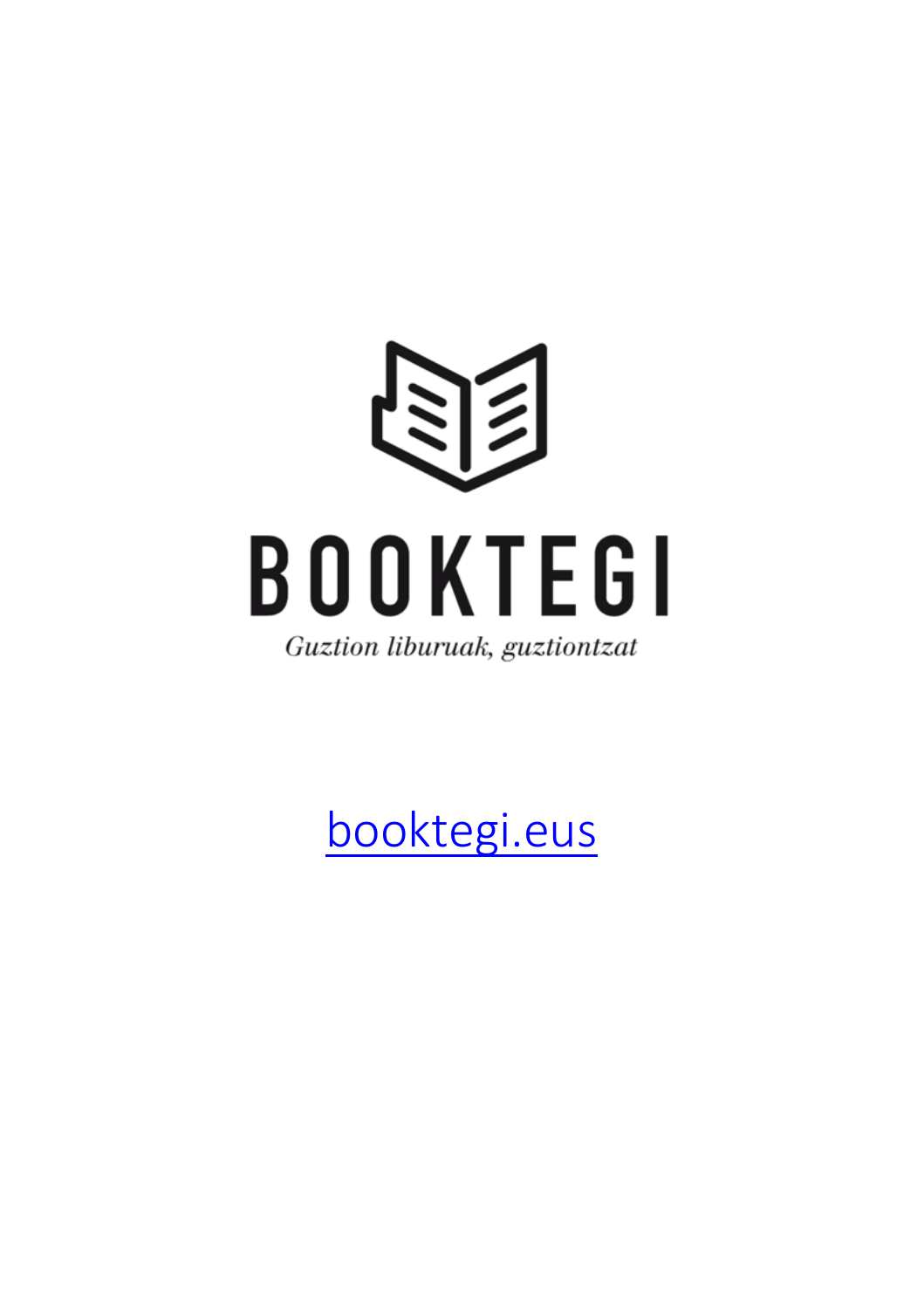ANTONIO CASADO DA ROCHA

Thoreauren poemak (benetakoak zein apokrifoak) edo Poesia txarraren apologia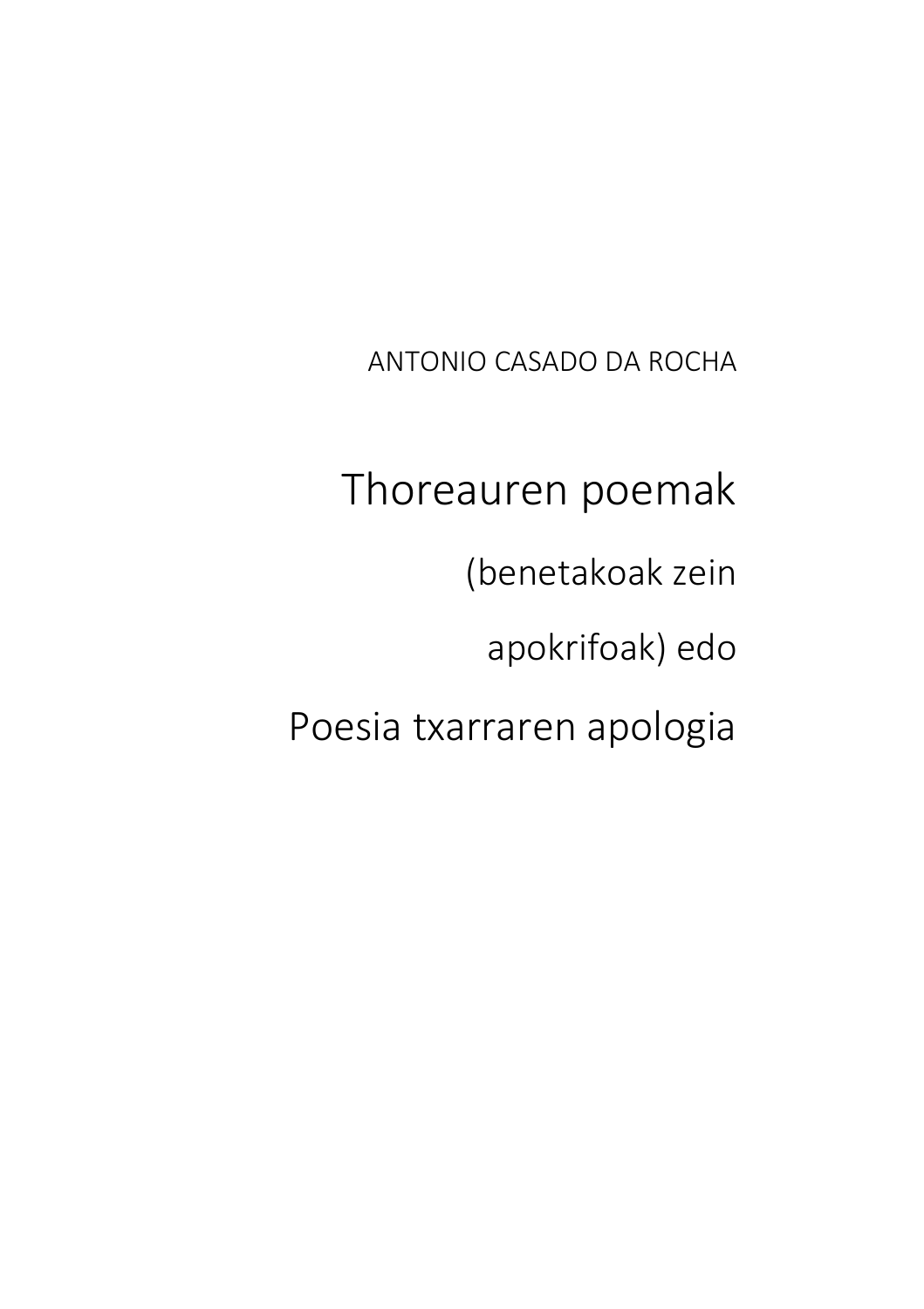*Henry David Thoreau idazle ipar amerikarra ospetsua da*  Walden*,* Desobedientzia Zibila *eta beste entseguak, eta bere egunkaria direla eta. Prosazko artelanak dira, denak. Baina Thoreau ez zen poeta ona, eta bazekien.* 

*Behin batean Harvard Unibertsitateak inkesta bidali zion, ikasketak bukatu ostean bere ogibidea zein zen jakiteko. Honako hau erantzun zuen: "Eskolako maisua izan naiz, baita tutorea, lur-neurtzailea, lorazaina, baserritarra, pareta-margotzailea, arotza, igeltseroa, jornalaria, arkatz egilea, idazlea eta sasipoeta ere."*

*Thoreauk "*poetaster*" hitza erabili zuen, poetastroa, poeta kaxkarra. Txarra zela jakinda ere, ez zion poesia idazteari inoiz utzi. Antza, poesia txarrak ere balio du. Besteak beste, poeta txarraren asmo onak zeintzuk diren adierazteko.*

*Hipotesi hori egiaztatzeko, hainbat poema jarriko ditugu hemen. Zertarako balio du poema batek? Adibidez, naturaren edertasuna adierazteko. Hala esaten du gure lehenengo poema honek. Norena den… gero jakingo dugu.*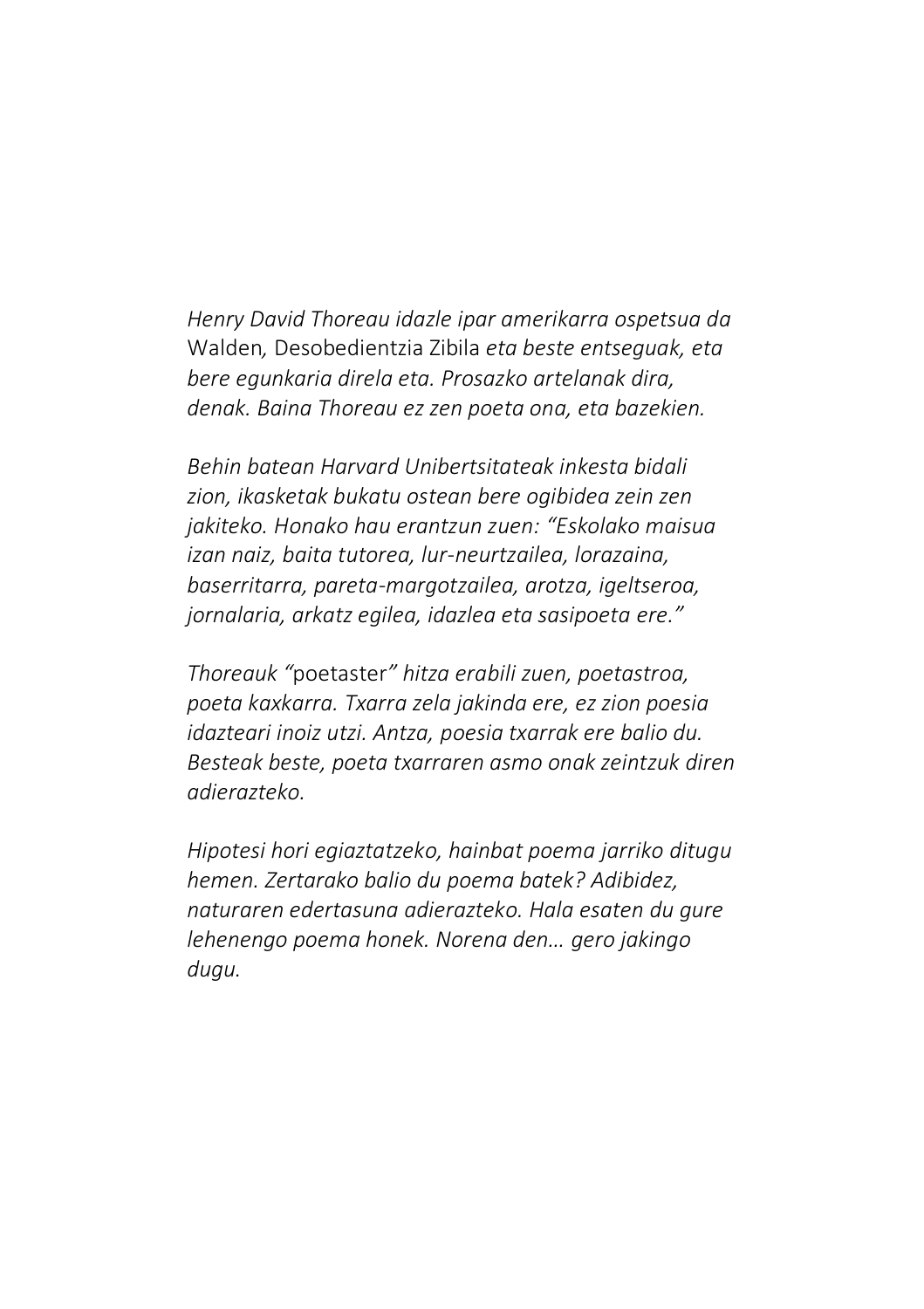Gauzen edertasun harrigarria sentitu eta deklaratu: lurra, harria eta ura, piztia, gizon-emakumea, eguzkia, ilargia eta izarrak; giza naturaren edertasun gorria, bere pentsamenduak, astinduak eta pasioak, natura gizagabea eta bere nagusitasuna, gizakia amets erdia baita; gizakia naturaren ametsa omen da, baina harkaitza eta ura eta zerua egonkorrak dira. Zabal sentitzea, zabal ulertzea, zabal adieraztea naturaren edertasuna, poesiaren zeregin bakarra da. Gainontzekoa jolasa da: sentimendu onak edo nobleak, ideia korapilotsuak, amodioa, lizunkeria, desioa: arrazoiak baina ez arrazoia.

To feel and speak the astonishing beauty of things earth, stone and water, Beast, man and woman, sun, moon and stars— The blood-shot beauty of human nature, its thoughts, frenzies and passions, And unhuman nature its towering reality— For man's half dream; man, you might say, is nature dreaming, but rock And water and sky are constant—to feel Greatly, and understand greatly, and express greatly, the natural Beauty, is the sole business of poetry. The rest's diversion: those holy or noble sentiments, the intricate ideas, The love, lust, longing: reasons, but not the reason.

1.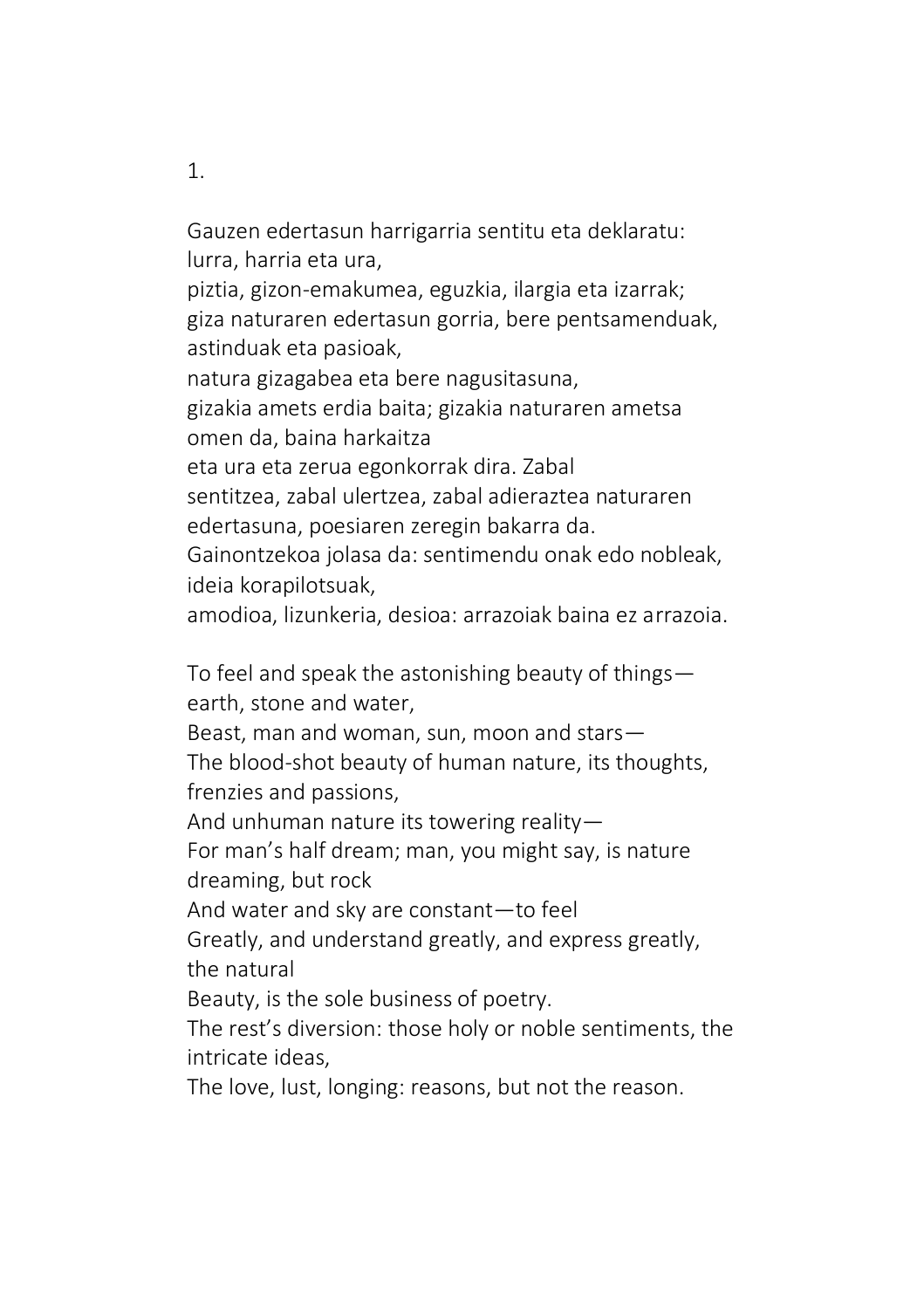*Gainontzekoa jolasa denez, jolas bat proposatzen diogu entzuleari. Irakurraldi honetako poema gehienak Thoreaurenak dira, 19. mendekoak. Baina denak ez dira Thoreauk eginak: beste batzuk tartekatu ditugu, 20. eta 21. mendekoak, Thoreauren eran-edo idatzitakoak.* 

*Zeintzuk diren benetakoak eta zeintzuk apokrifoak asmatu beharko du entzuleak, kiniela, "*quiz*" edo "*porra*" moduko bat osatuz. Poema bakoitzari zenbaki bat jarri diogu, eta amaieran esango dugu zeintzuk diren benetakoak, eta nortzuk dira apokrifoen egileak.*

*Gaztetan, Thoreauk poema batzuk argitaratu zituen* The Dial *aldizkarian. Baina aldizkariak 1844an porrot egin zuenean, bere prosazko testuetan poemak txertatzeko ohitura hartu zuen.* 

*Horietako poema batzuk oso laburrak dira, tiro hotsak dirudite. Honako honek badirudi horietako poema japoniar bat,* haiku *bat. Hain da laburra (17 silaba ditu), ezen bitan irakurriko baitut.*

2.

Ikusten dugu *planeta* eroria: hori da guztia.

We see the *planet* fall, And that is all.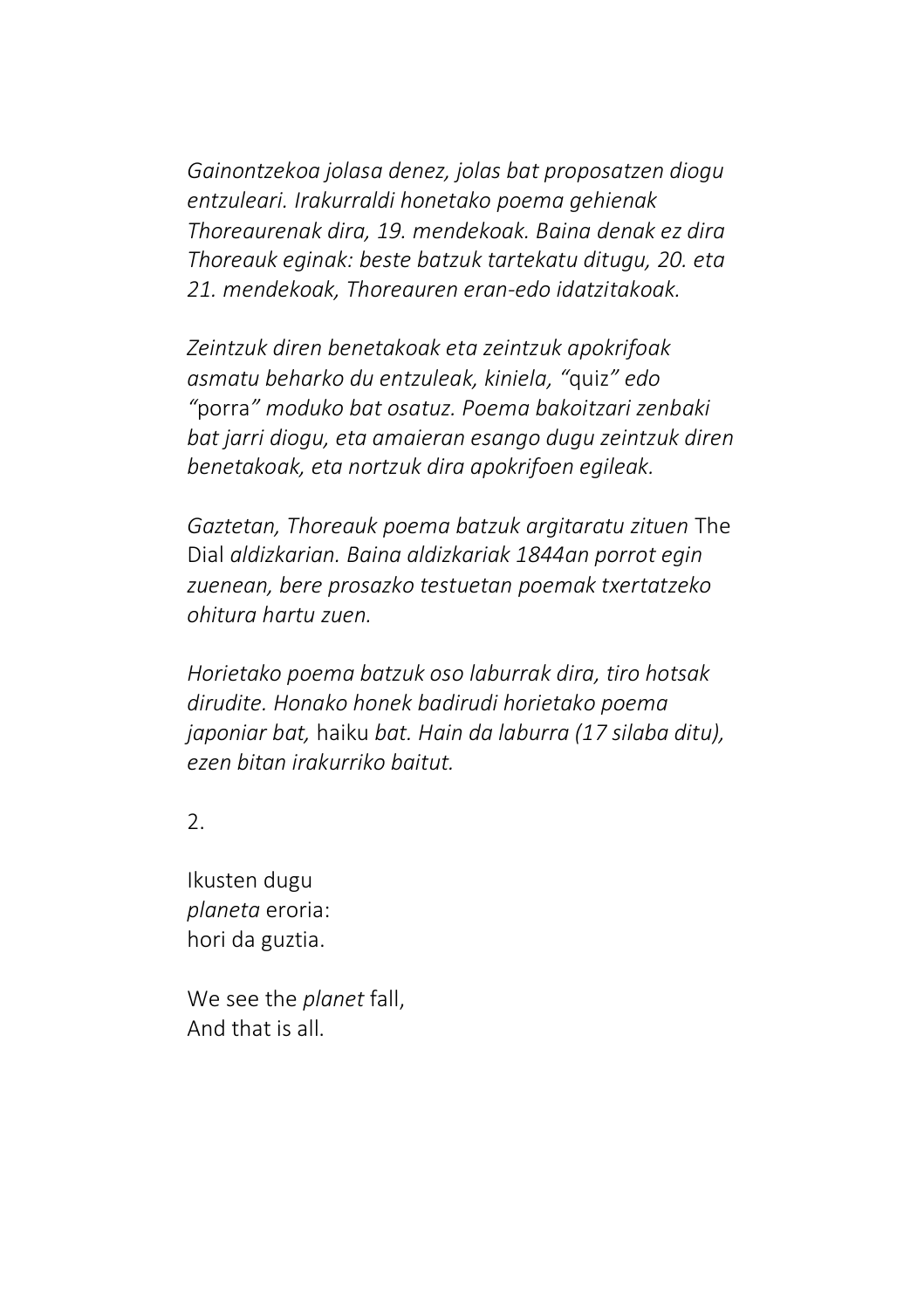*Thoreau jaio zen 1817an Concord-en, Massachusetts estatuko herri txiki batean; Walden laku txikia oso gertu dago. Bertan izandako bizipenak* Walden *izeneko liburuan jaso zituen. Liburuak 18 atal ditu, eta azken aurrekoak udaberriaz dihardu.* 

*Luzeak eta ankerrak dira Ingalaterra Berriko neguak; martxoaren eta apirilaren bitartean, Thoreauren inguruan denak zeuden adi-adi udaberria noiz etorriko. Ezen udaberriaren etorrera ikusten dugu orduan, baina adi egonez gero, entzun ere egiten baita.*

## 3.

Apirilak 1. Eguzkiak jota, berrabiatu da natura osoa, lur bustia zirtakatzen hasi da txingarrak zirtakatzen diren legez, barruko sua oraindik bizirik dagoela esaten ari dira, hasten eta mugitzen, zirt eta zart, zirt eta zart belarrak gaur entzun dituzu, gaur zirt eta zart hostoak hasten eta mugitzen, zirt eta zart dagoela esaten ari dira, barruko sua oraindik bizirik txingarrak zirtakatzen diren legez lur bustia zirtakatzen hasi da, berrabiatu da natura osoa eguzkiak eta apirilak jota.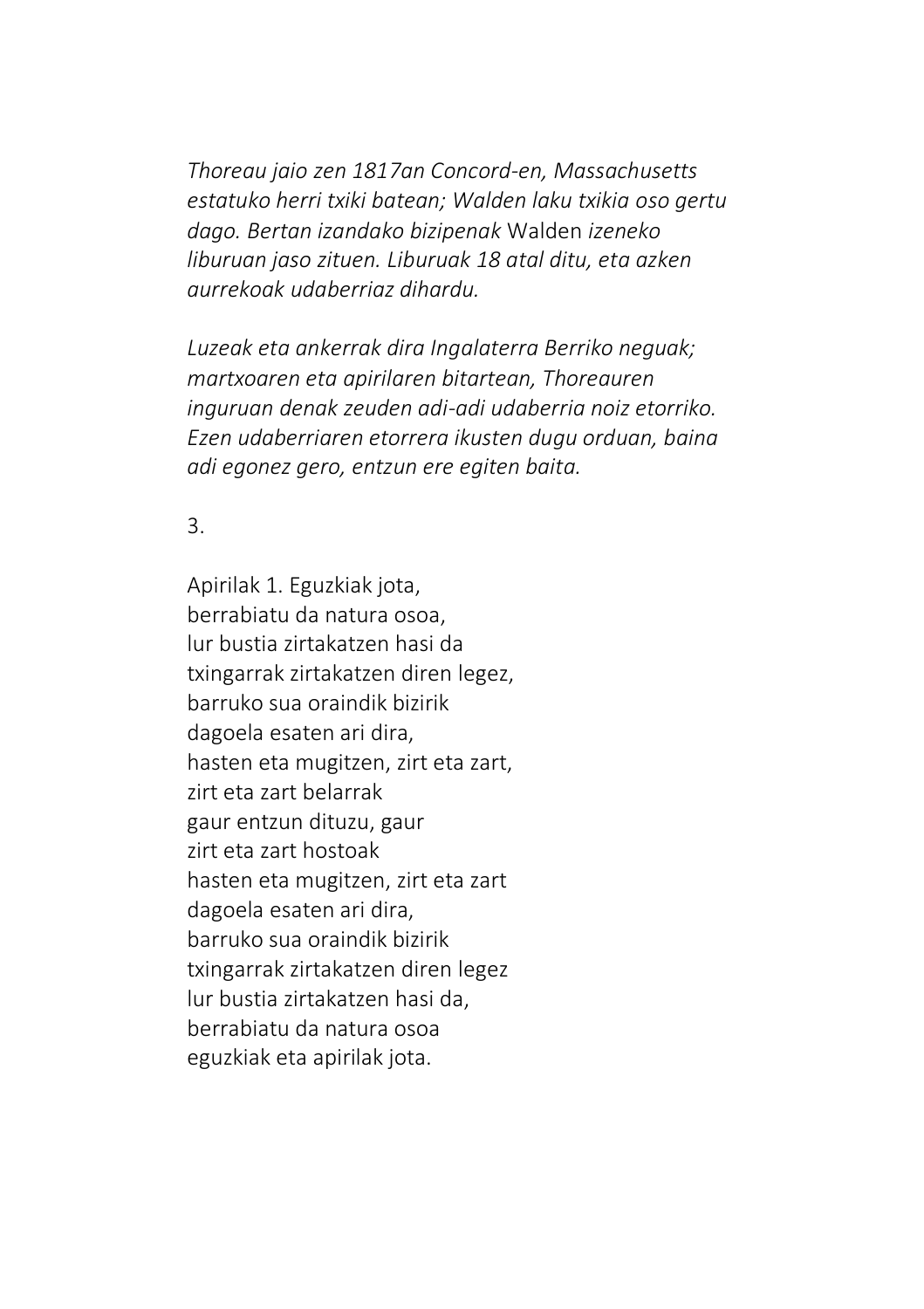April 1st. The sun hits And the whole of nature starts up, Damp earth begins to sizzle The way embers do The inner fire still alive That's what they are saying, They grow and move, here and there, Here and there the grass Today you have heard, today Here and there the leaves They grow and move, here and there, That's what they are saying, The inner fire still alive The way embers do, Damp earth begins to sizzle And the whole of nature starts up, Hit by the sun and April.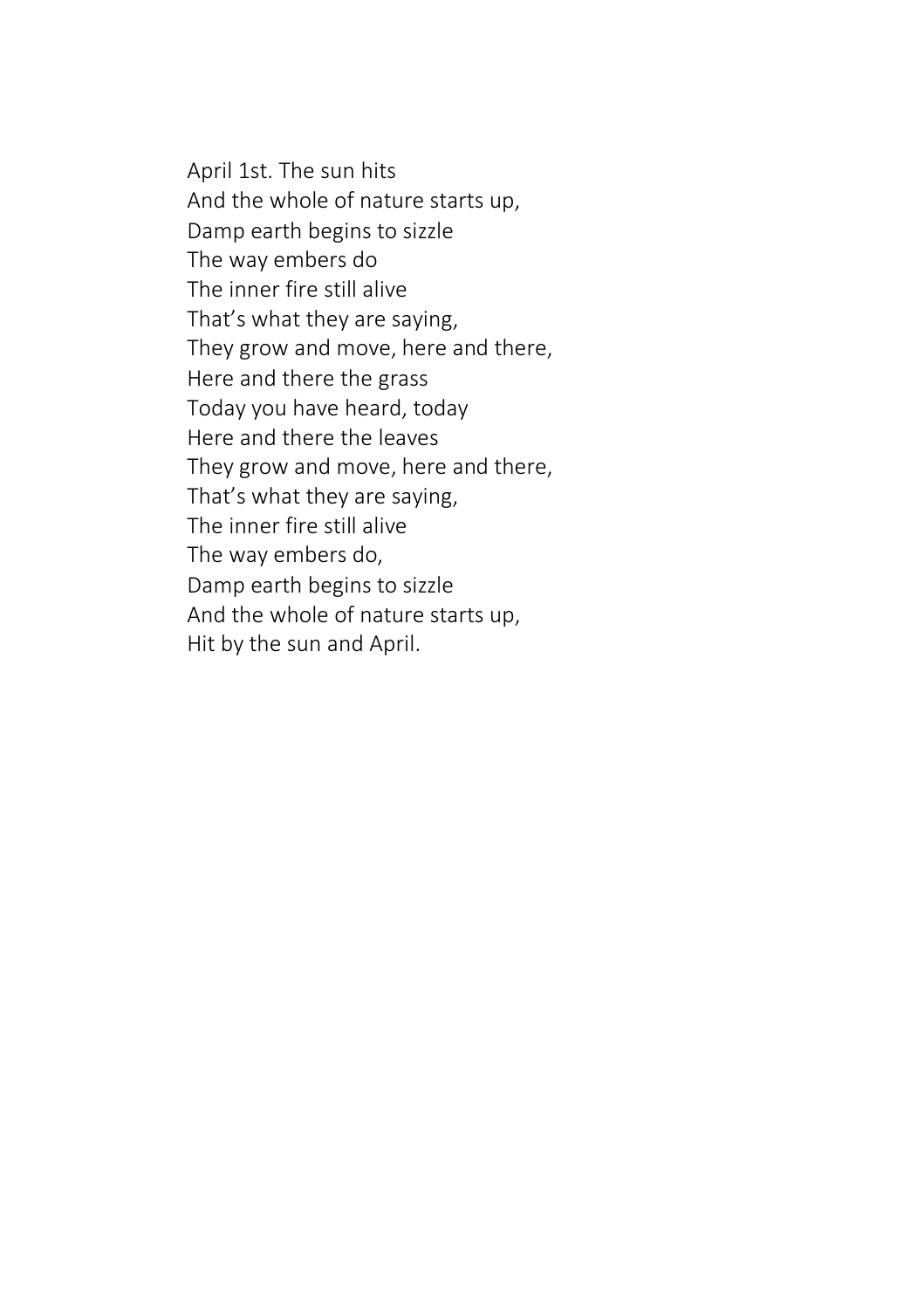*Euskal Herria Kantauriari begira dagoen moduan, Ingalaterra Berria Atlantikoari begira dago. Balearen arrantzan ere ibiltzen ziren han; izan ere,* Walden *baino hiru urte lehenago argitaratu zen* Moby Dick *eleberria. Thoreauk bizitza osoa eman zuen herrixka, Concord, kostaldetik 35 kilometrotara dago.*

*Hurrengo poemari itsas usaina dario. Oso laburra da hau ere, berriz ere bitan irakurriko dut. Arreta jarri, misteriotsua da eta.*

4.

Eguzki etzanaren eta bidaiaren artean. Itsasertzeko duna higikor batean altxatuta, ehiza-txakurra gizon baten gorpuaren gainean.

Between the traveler and the setting sun. Upon some drifting sand heap of the shore, A hound stands o'er the carcass of a man.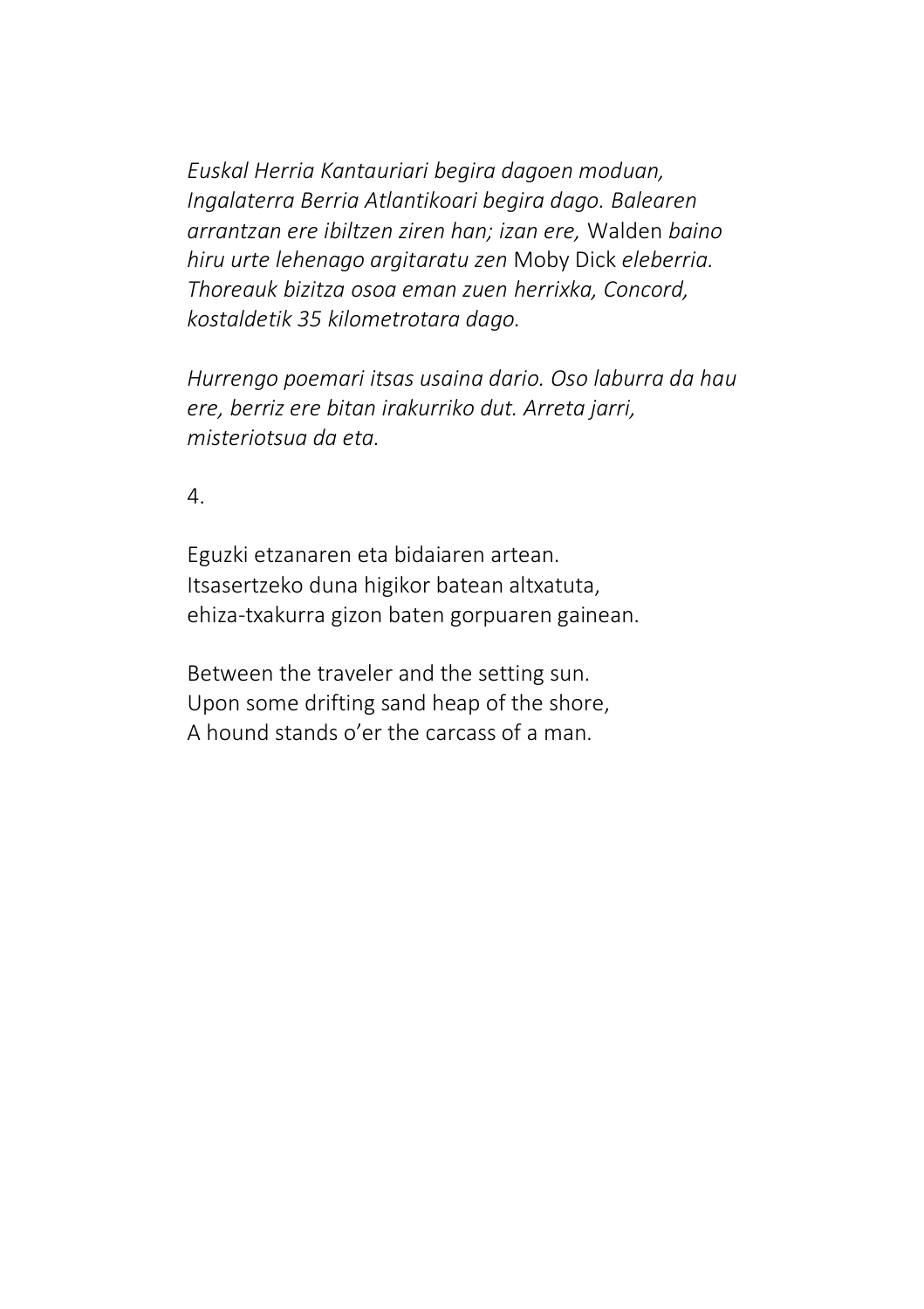*Norena ote zen gorpu hura, itsasertzeko duna batean hilotz? Thoreauk bidaia batzuk egin zituen Cape Cod-eko hondartzetara, eta horietako batean naufragio baten biktimak topatu zituen; gehienak etorkin irlandarrak ziren.* 

*Thoreauren garaian, langile asko Irlandatik joan ziren Estatu Batuetara, goseari ihes. Bere etxetxoa egiteko oholtzak irlandar bati erosi zizkion Thoreauk. Pobreetan pobreenak ziren, eta beren egoeraz kezkatuta hainbat pasarte idatzi zuen.*

*Hona hemen mutiko irlandar bati egindako poematxo bat. Thoreauk idatzia da, ala beste poeta txar batek? Apustua egin, eta gero jakingo dugu.*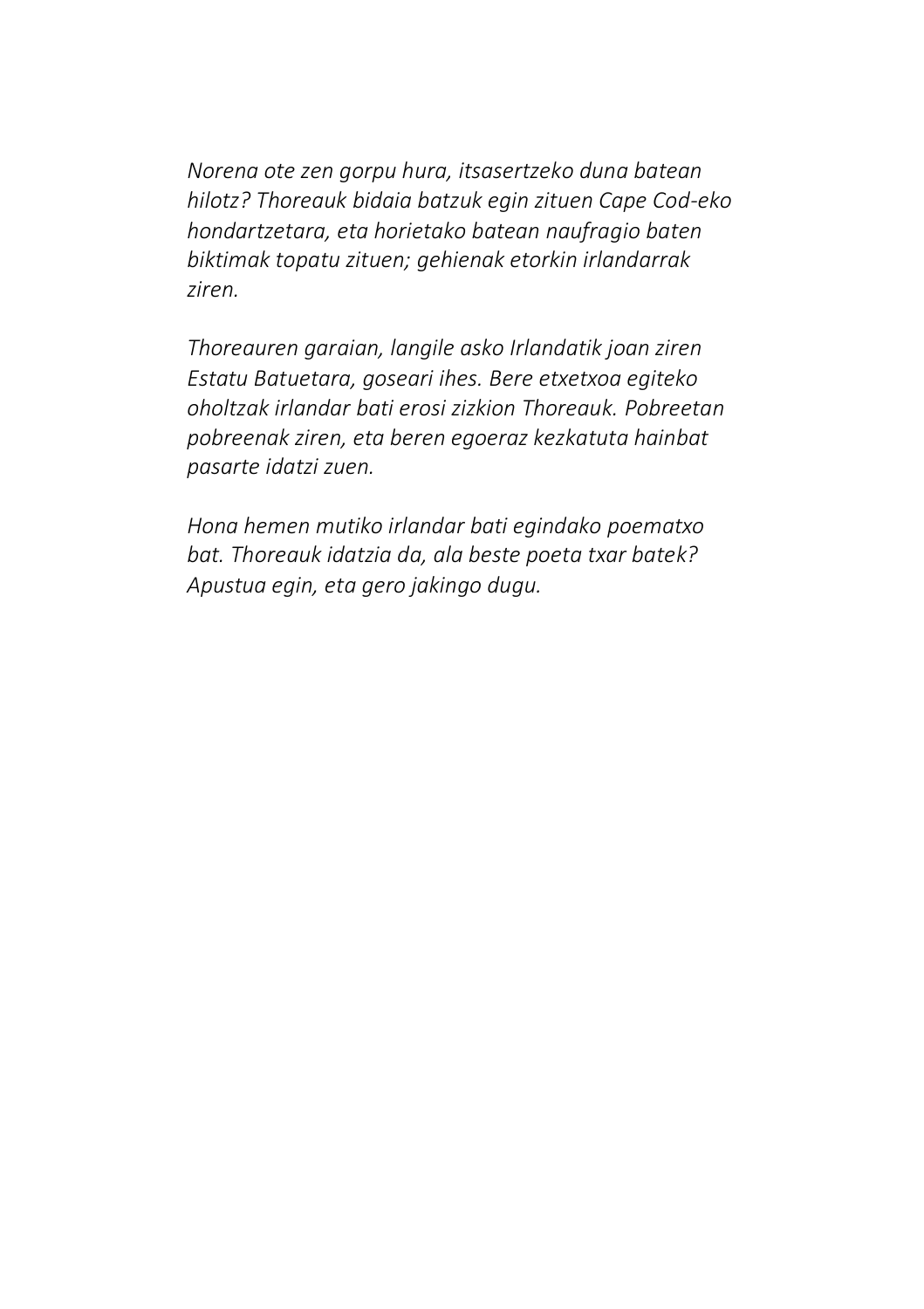Mutiko irlandarra naiz, txabolan bizi dena; lau urte ditut orain baina laster bi dozena.

Gizon bat bihurtzeko hazi egingo naiz eta eguna emango dut palarekin lanetan;

lurrean murgilduta Lubaki Sakonetan, trenbidea egiten irlandarren oinetan.

Afaltzeko patatak, ogia batzuetan, eta hotza badago sartzen naiz ohean.

Amak ez du negarrik, aitak ez dit errieta: mutiko irlandar bait naiz, lau urte dituena.

Eskolara egunero jarraituz trenbidea, elurra hain zen hotza negar egin nuela;

halere ez dit axola elur-mina edo jela: mutiko irlandar bait naiz lau urte dituena.

5.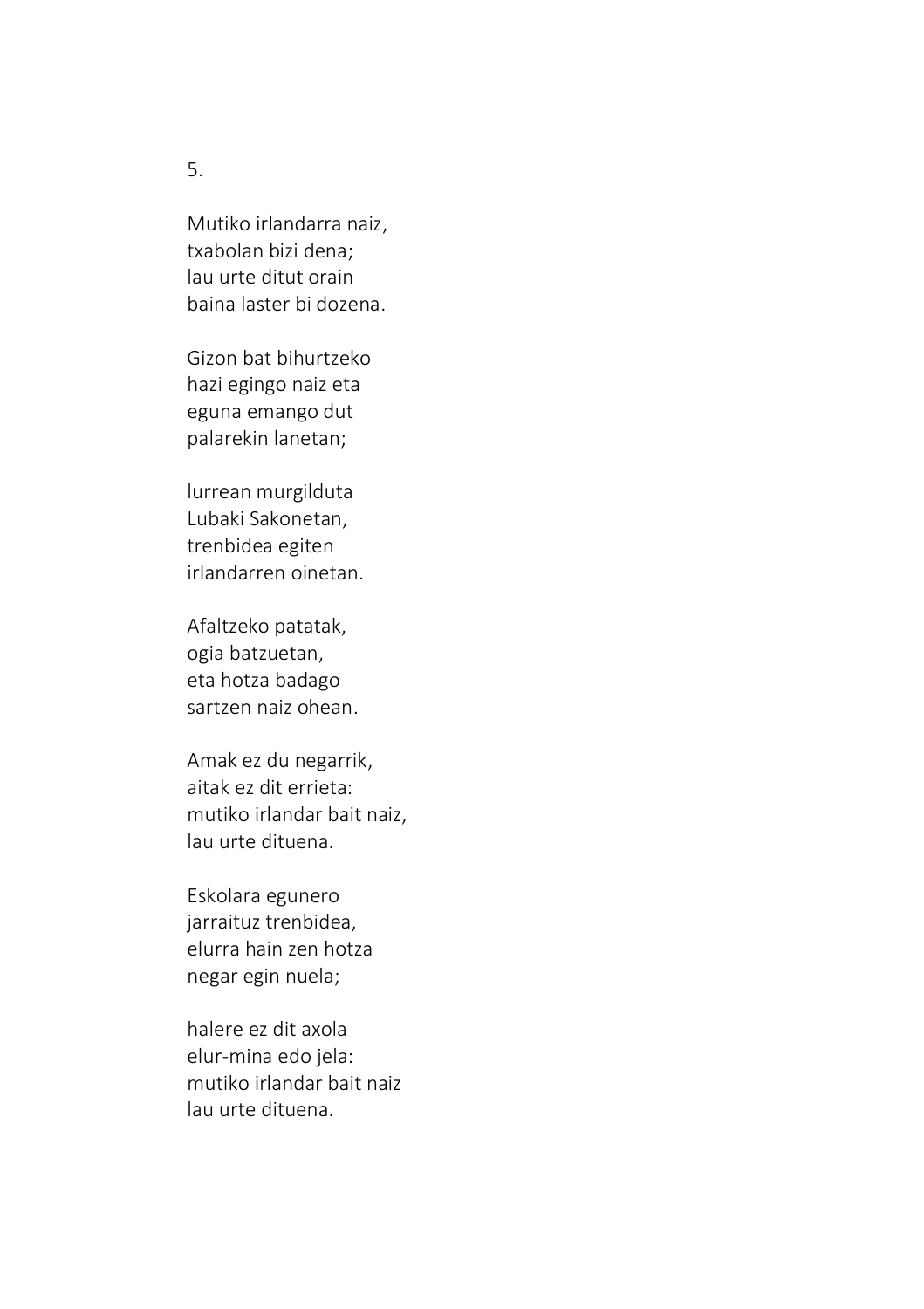I am the little Irish boy That lives in the shanty I am four years old today And shall soon be one and twenty

I shall grow up And be a great man And shovel all day As hard as I can.

Down in the deep cut Where the men lived Who made the Rail road.

For supper I have some potatoes And sometimes some bread And then if its cold I go right to bed.

My mother does not cry And my father does not scold For I am a little Irish Boy And I'm four years old.

Every day I go to school Along the Railroad It was so cold it made me cry The day that it snowed.

And if my feet ache I do not mind the cold For I am a little Irish boy & I'm four years old.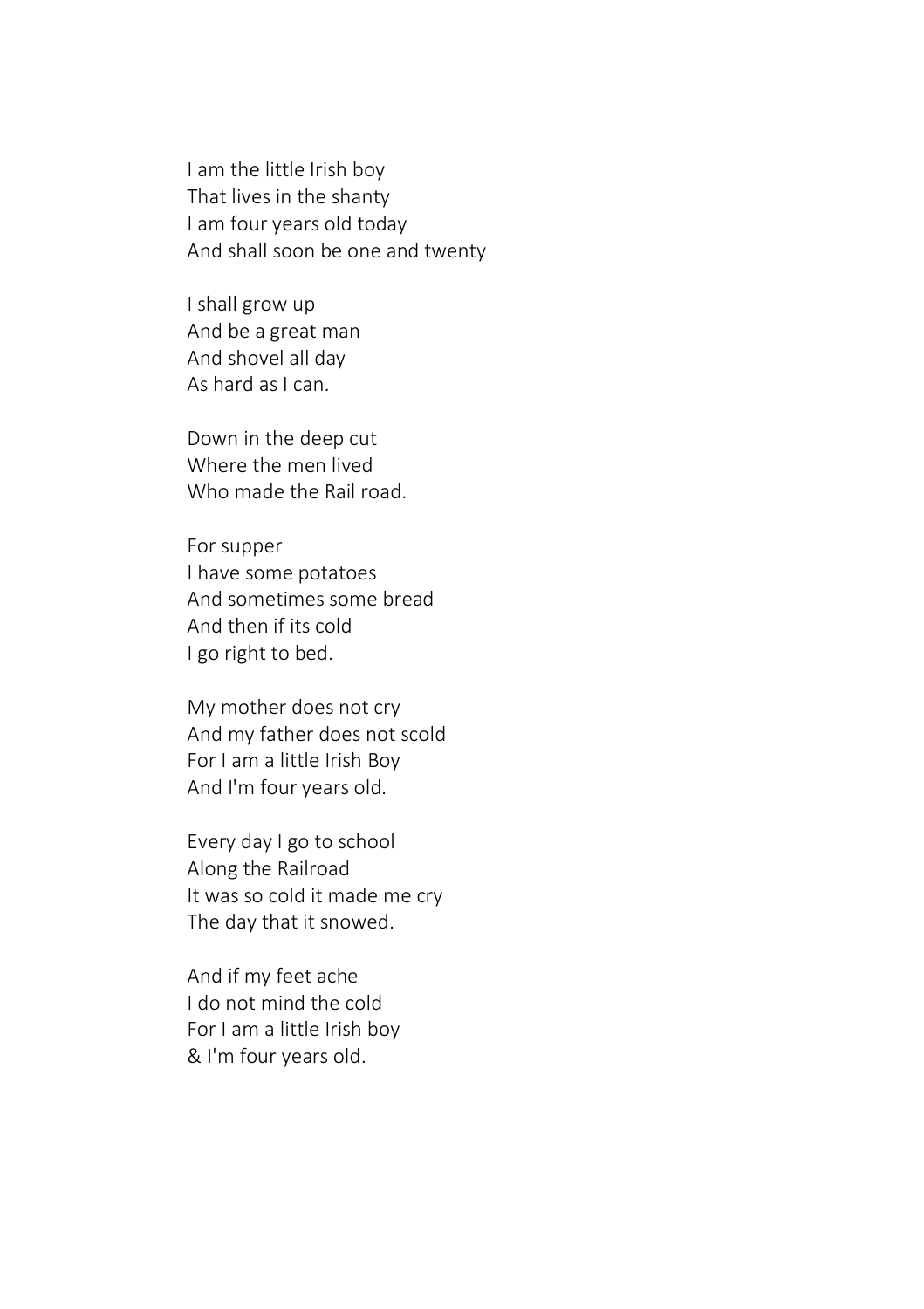*Irakurtzen ari garen poema gehienak gaztelaniaz argitaratu ditu aurten* Cátedra *argitaletxeak. Javier Alcorizak egin du bertsioa eta berarekin hitz egin dut Thoreauren idatziak itzultzeko zailtasunaz. Horiek saihesteko, Javierrek erabaki du Thoreauren errimak eta bertso neurria ez mantentzea, bertsoen esanahian arreta jartze aldera.* 

*Zilegia da erabakia noski, baina jatorrizko poemak errimaz beteta daude eta hori kenduz gero, musikarik gabe geratzen dira bertsioak. Hori dela eta, euskarazko bertsioak musikarekin ezkontzea erabaki nuen nik. Eta kasu batzuetan errimak mantentzen saiatu naiz.*

*Hurrengo poema* Walden *liburuaren zirriborro batean zegoen, baina ez zen behin-betiko bertsiora iritsi. Lakuan idatzitako eskuizkribu hura txukuntzen eta berridazten urte batzuk eman zituen Thoreauk. Egunez egun bizi baitzen, ez zuen presarik.*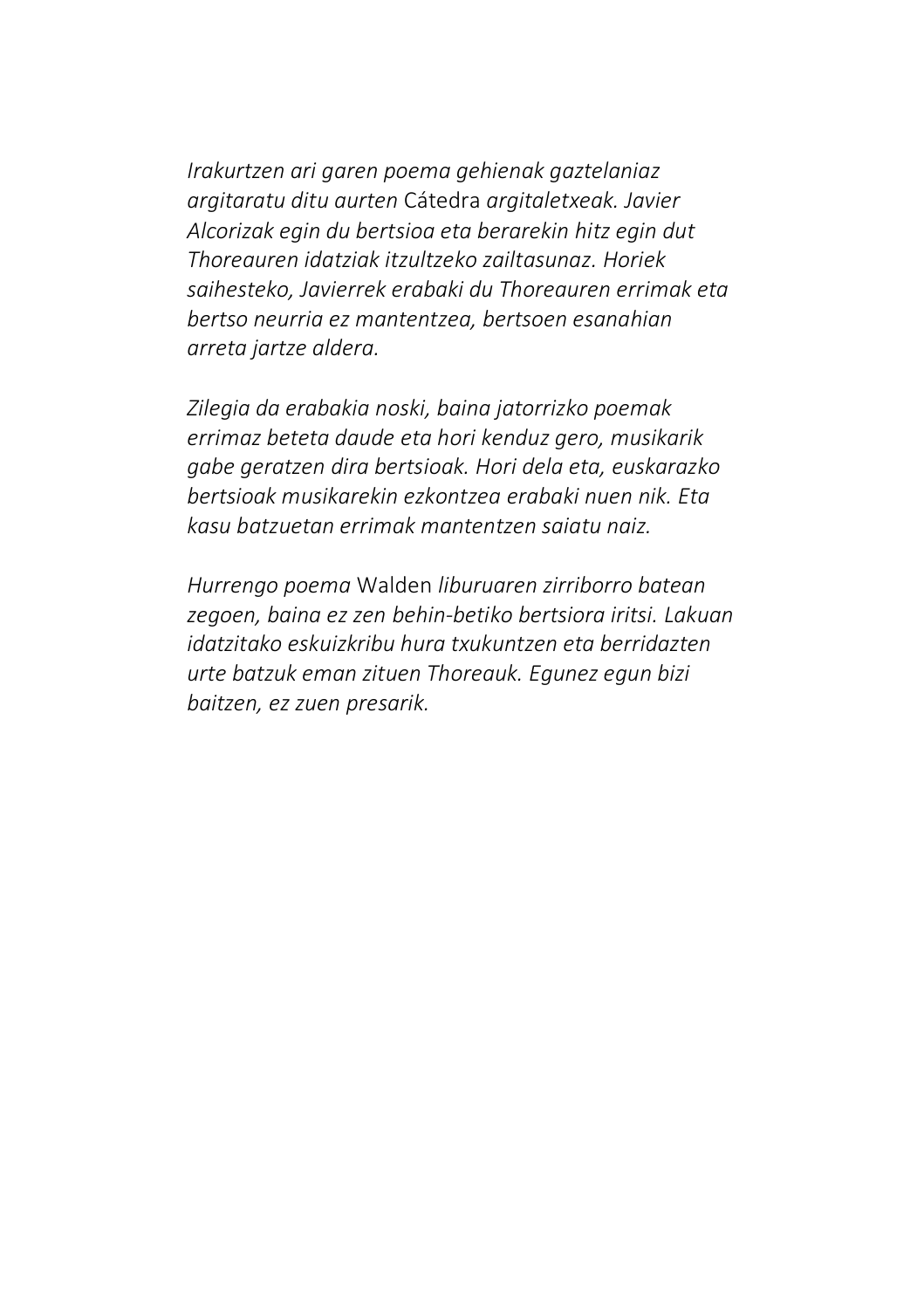6.

Oraingo denboraren bila noa, beste klimarik ez dut behar, bizitzara gaur, ez beste inora, Parisera edo Erromara, edo urrunago dagoen bestera. Heriotza morala da gizakiarena bizitza arnasarekin bat ez datorrela. Zer dira balentriak etxetik at? Zer da entsegurik onena Erromako hondakinen gainean? Bide urratuak, Bibliako esaerak, eguraldi atseginak, errekaren bueltak eta horrek guztiak noraezean ibiltzea galarazten didate pentsamenduan zein ekintzan. Izotzean edo uholdean, Hego eguzkitsua bilatu ordez bidaia osoa egin nahi dut oraingo ordu eguzkitsuan. Hemen porrot eginez gero non irabazi? Zure lurra maite ez baduzu ez duzu ezer maitagarririk topatuko urruneko kostalde batean. Azken ilunsentia maite ezean, zer dago irudietan edo harribitxietan?

I seek the present time, No other clime, Life in to-day,—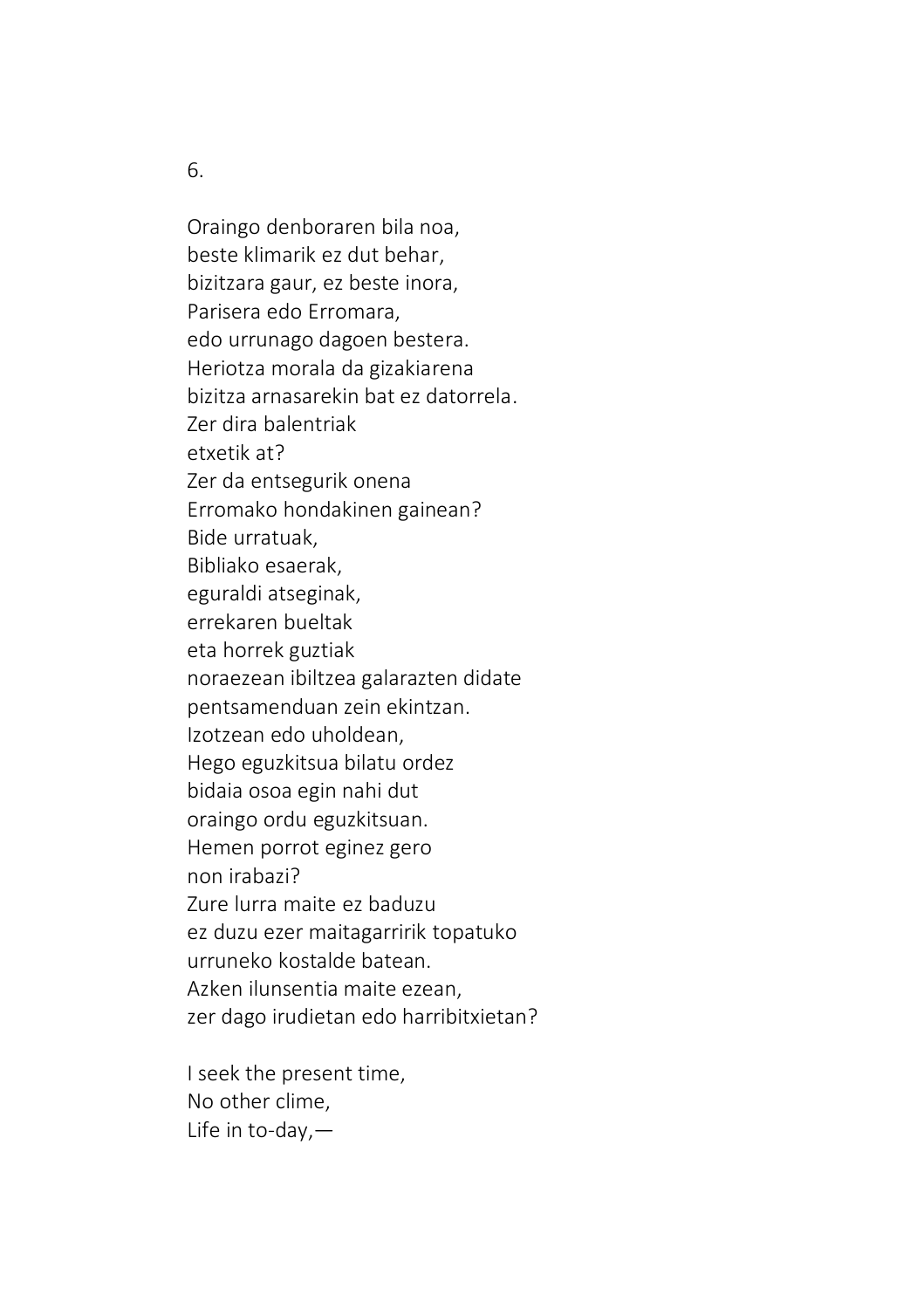Not to sail another way,— To Paris or to Rome, Or farther still from home. That man, whoe'er he is, Lives but a moral death Whose life is not coeval With his breath. […] What are deeds done Away from home? What the best essay On the Ruins of Rome? [...] The dusty highways, What Scripture says, This pleasant weather, And all else together, The river's meander, All things, in short, Forbid me to wander In deed or in thought. In cold or in drouth, Not seek the sunny South, But make my whole tour In the sunny present hour. For here if thou fail, Where can'st thou prevail? If you love not Your own land most, You'll find nothing lovely On a distant coast. If you love not The latest sunset, What is there in pictures Or old gems set?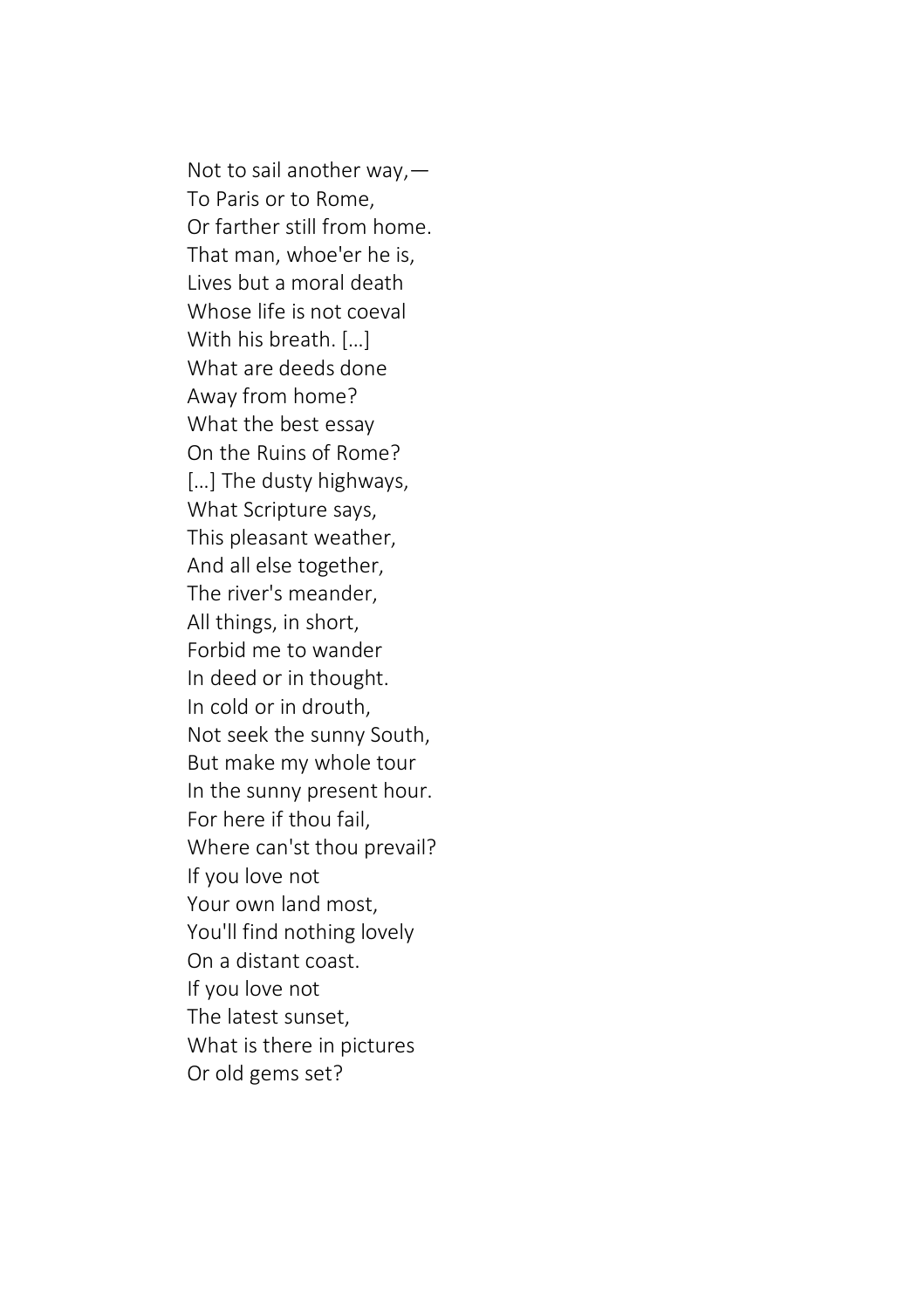*Walden laku ertzeko maldatxo baten gainean bi urte eta bi hilabetez bizi zen Thoreau, berak egindako etxetxoan, nahiz eta batzuetan gurasoen eta lagunen etxean afaldu.* 

*Uztailaren 4rean etorri eta irailaren 6an joan zen. Bertan bizi zelarik, bi liburu eta hainbat hitzaldi idatzi zituen. Gero bere laguna eta maisua Ralph Waldo Emerson-en etxea eta familia zaintzera joan zen, Emersonek atzerrian hitzaldiak ematen zituen bitartean.*

*Thoreau joan eta gero, lakuko etxolak urte batzuk iraun zituen zutik baina hutsik.*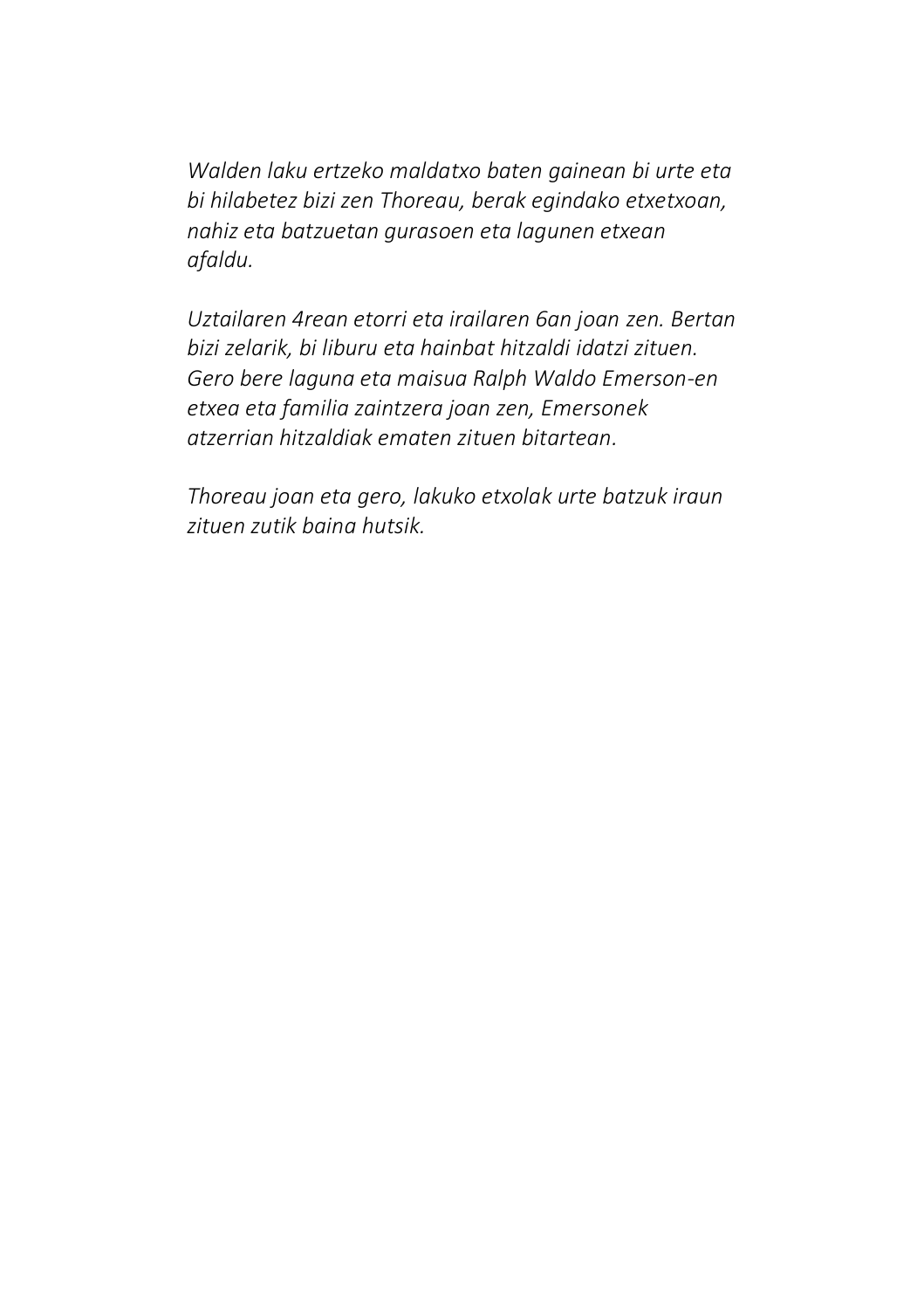7.

Maldan gora altxatu dut soa eta bertan xut etxola: herdoilak eta huntzak jan dute. Hala ere, ez dakit nola ez den erori, ezen etxea aspaldi hutsik baitago, eta begirada joan egin zait sinbolotik haratago zein eskasa den literatura pentsatzera: idazleek orduak eta orduak eman eta gero, bakar batek bakarrik lortuko du loria, urritasuna nagusi, eta zein azkar ahaztuko den liburua eta guzti. Baina hori ez da guztiz egia egia erdia baizik: etxola ondoko haritza ere bertan ikusi dut zutik, argi berdea adar puntetan. Hosto berriek bizitza oparoa iragatzen dute: bertan ere dago hitza. Sinboloak bilatzeko grina (hain gurea den gura hau) zorionez ez da inoiz gelditzen: poesiak salbatu nau.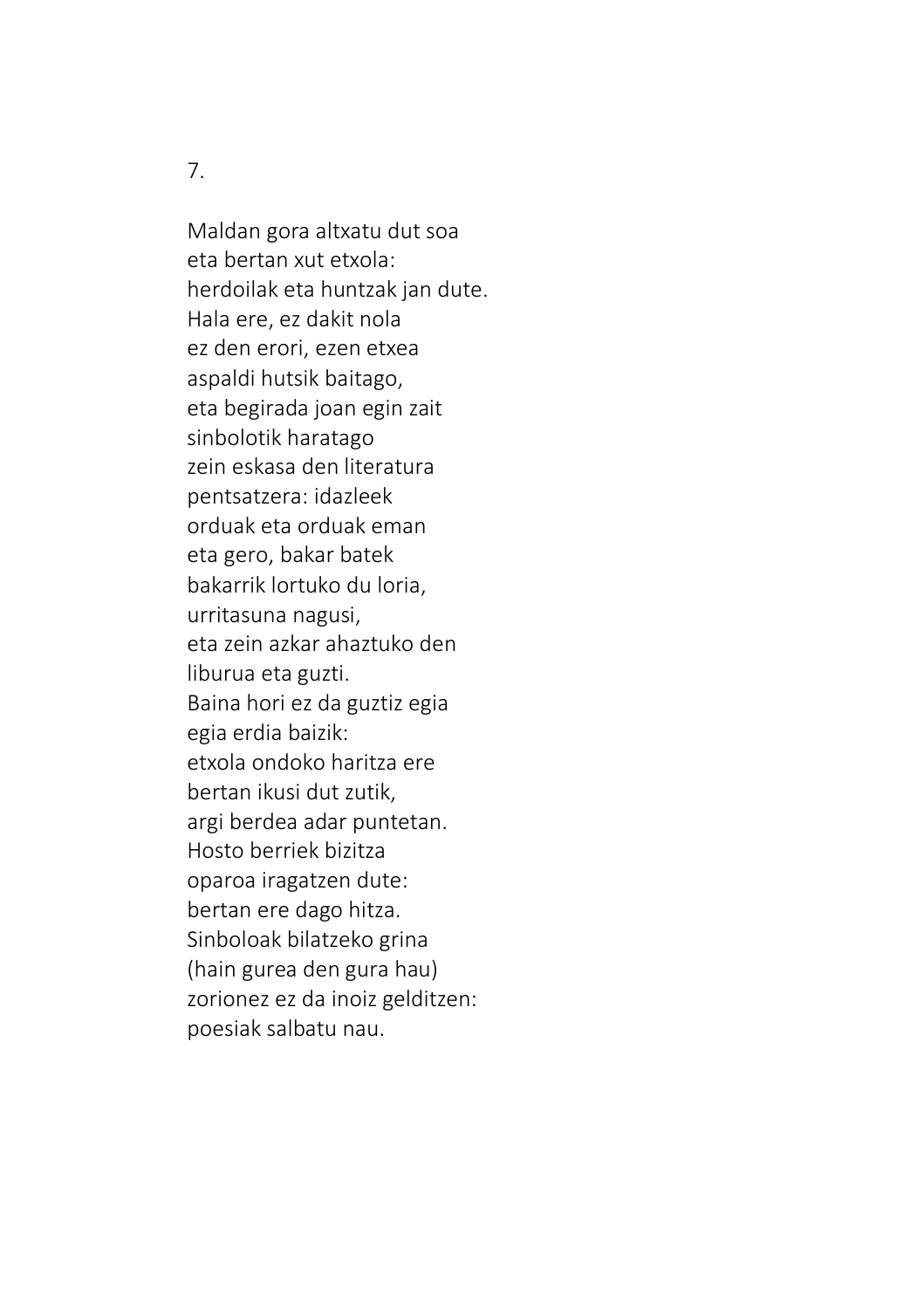Uphill I raise my eyes And see the little house upright— Eaten by ivy and rust. Still I don't know How it hasn't fallen, since the house Has been empty for years now, And my gaze is gone From this symbol to beyond— Why, what a meagre thing Literature is: writers Putting hour after hour of work And after all that, only one Will be succesful, you know— The scarcity of success, And how fast it will be gone With the books and all. Yet that is not the whole truth But half of it: By the little house an oak tree Standing up I have seen— Green light its branches and buds. New leaves life A plenty announce— And the word is there, too. This longing to find a symbol (Such a will that is so ours) Keeps moving without end— And poetry saves me again.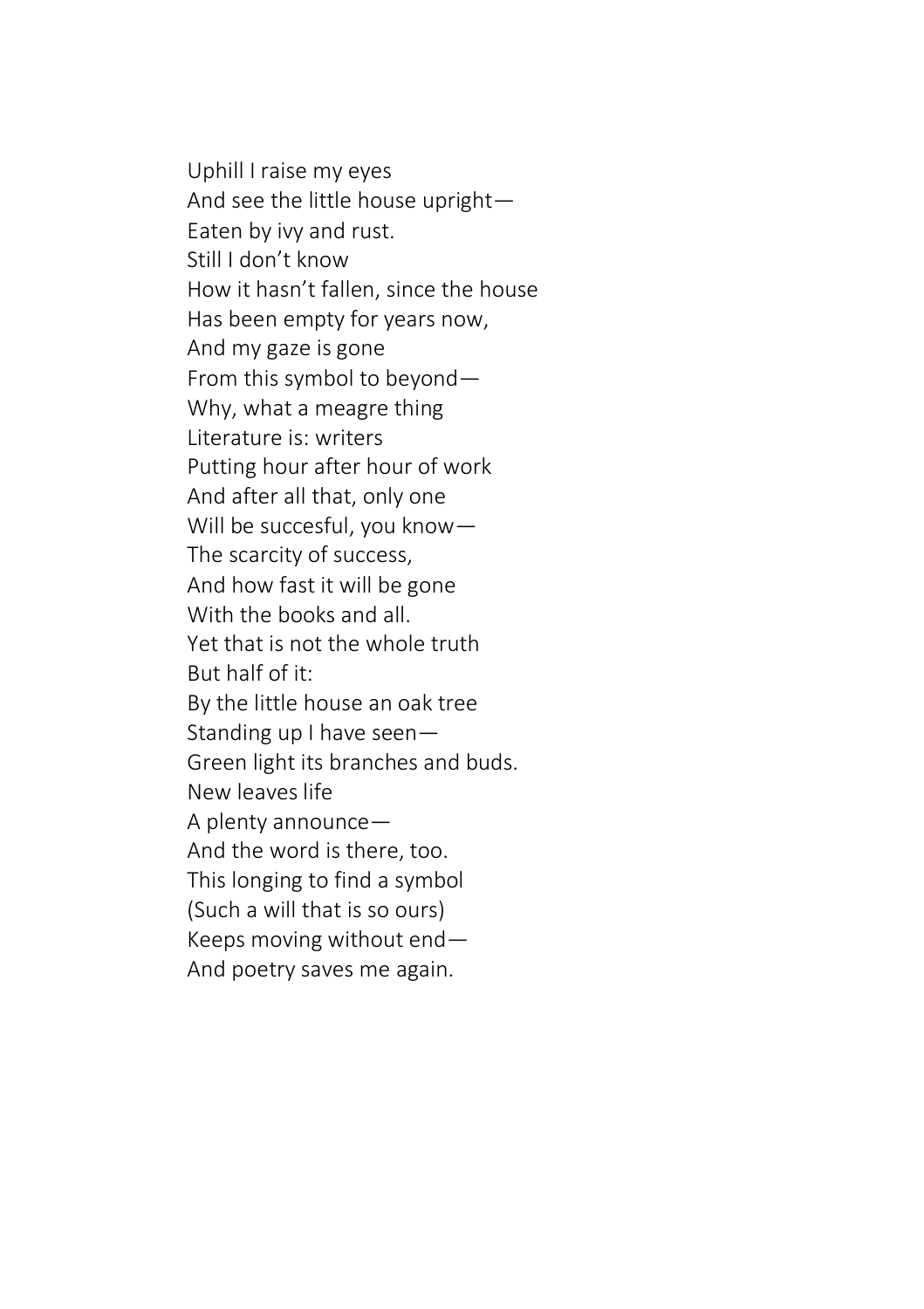*Hitzaldiak emanez sosa batzuk irabazten zituen Thoreauk ere. Hitzaldi horien artean, "Sagar basatiak" (*Wild Apples*) izeneko bat dago. Sagarren historia eta kultura gaitzat hartuta, bertan kontu asko aipatzen ditu Thoreauk. Batzuk berak ikusitakoak, beste batzuk liburuetan ikasiak.* 

*Adibidez, Alberto Handia filosofo eta apezpiku katolikoak jaso omen zuen honako bitxikeria hau, sagarroi edo trikuari buruz. Antza, trikuak lurrean eroritako sagarrak topatzen dituenean, txiribueltak egiten omen ditu sagarren gainean, bere arantzetan zintzilik eraman ahal izateko.* 

8.

Liburu zaharrek esaten dute trikuak holakoetan sagarra etxera eramaten du zintzilik bere arantzetan bere gainean zilipurdika edo jira eta bira trikutxoek jan ditzaten dabil sagarrak baldin badira.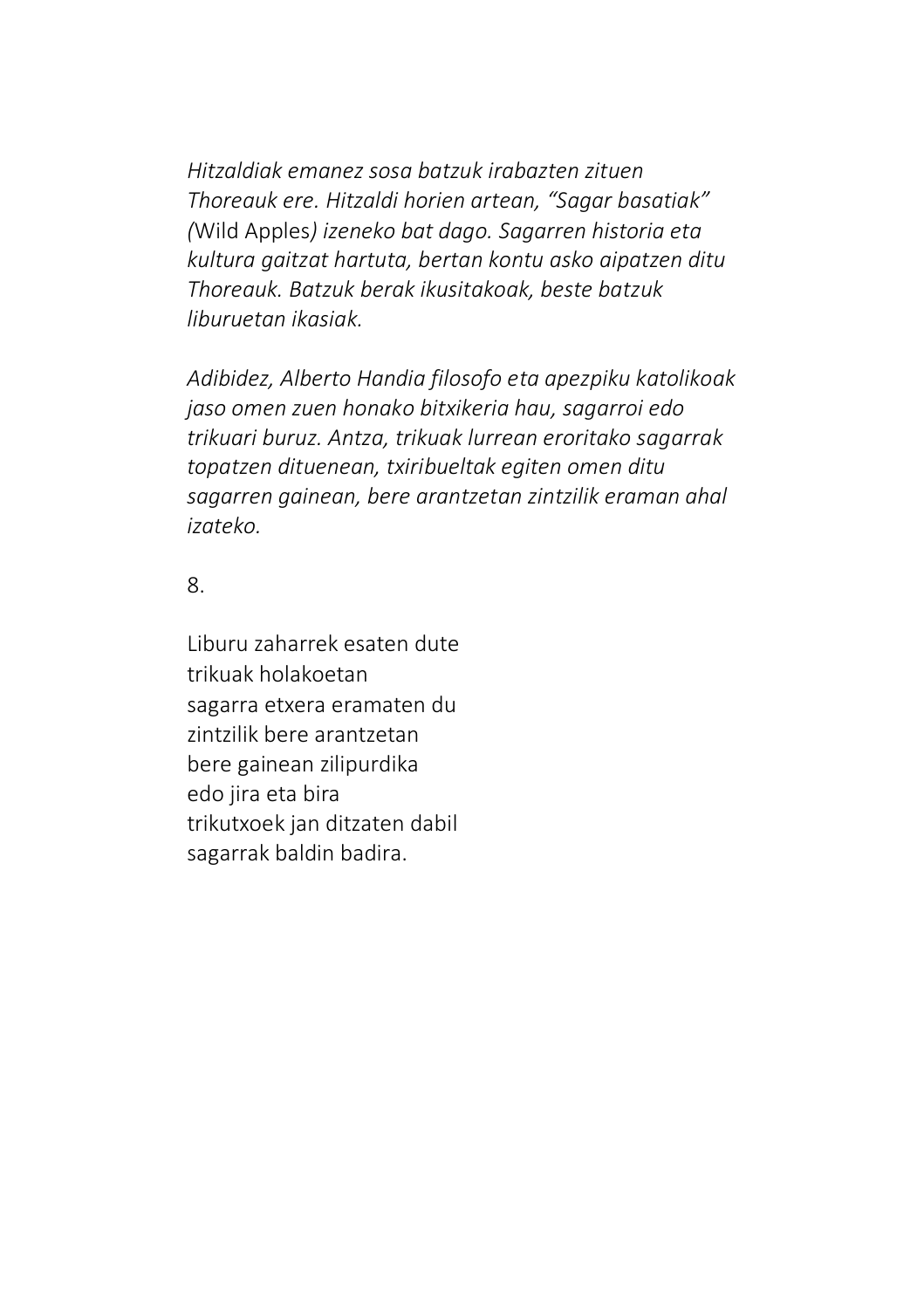I learn from Topsell's Gesner, whose authority appears to be Albertus, that the following is the way in which the hedge-hog collects and carries home his apples. He says,—"His meat is apples, worms, or grapes: when he findeth apples or grapes on the earth, he rolleth himself upon them, until he have filled all his prickles, and then carrieth them home to his den, never bearing above one in his mouth; and if it fortune that one of them fall off by the way, he likewise shaketh off all the residue, and walloweth upon them afresh, until they be all settled upon his back again. So, forth he goeth, making a noise like a cart-wheel; and if he have any young ones in his nest, they pull off his load wherewithal he is loaded, eating thereof what they please, and laying up the residue for the time to come."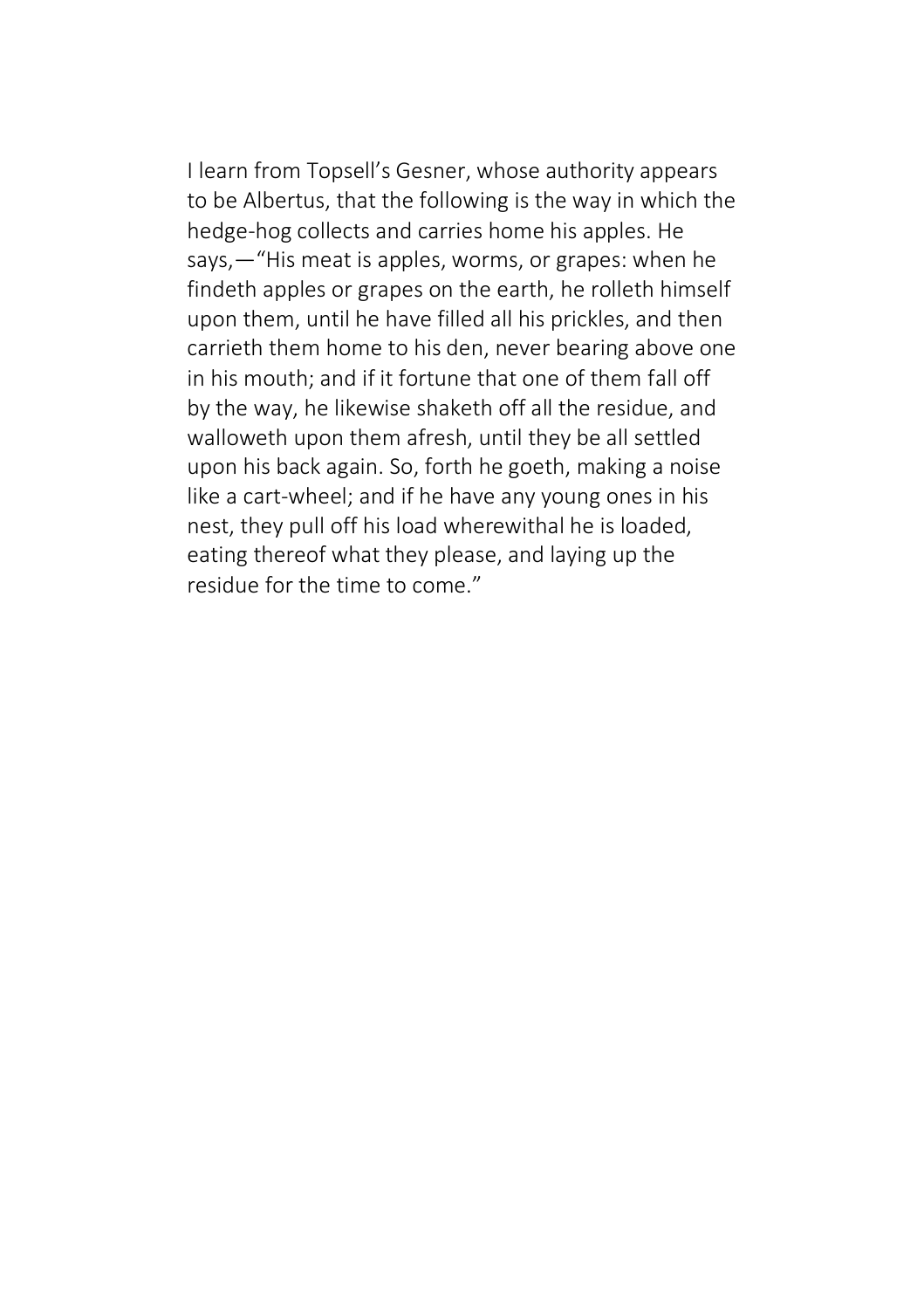*Animalietaz idatzi zuen Thoreauk, baina baita txoriei buruz ere. Ibaian topatzen zituen txoriak, eta itsas ertzean ere bai. Mendiak eta tontorrak bere filosofia eta etika irakasleak zirela esaten zuen.*

*Ameriketako natiboak edo "indioak" estimatzen lehenengoetako bat izan zen, beren hizkuntza eta ohiturak ikasteko gogo bizia zuen. Politikaz ere idatzi zuen, paisaiaz, eta urtaroen igarotzeaz.* 

*Hona hemen udaberriari buruzko beste poema bat.*

9.

Xoxo bat, hiru bele adar biluzietan berdez eta poliki janzten ari den maldan; habigintzan sortu den higiezinen *boom* hau gure bizilagunak moztutako adaxkak birziklatzeko asmo garbiaz etorri da, eta kimuak nonahi zerbaiten esperoan isilik eta ernai.

 Gelditasun une hau bada zerbait esan nahi duen isilunea, bat-batean paisaia baino gehiago dena: bizi den misterioaren dardara dago bertan, barruan daramadan mundu urruti batean,

barruan daramazun mundu urruti batean, barruan daramagun mundu urruti batean.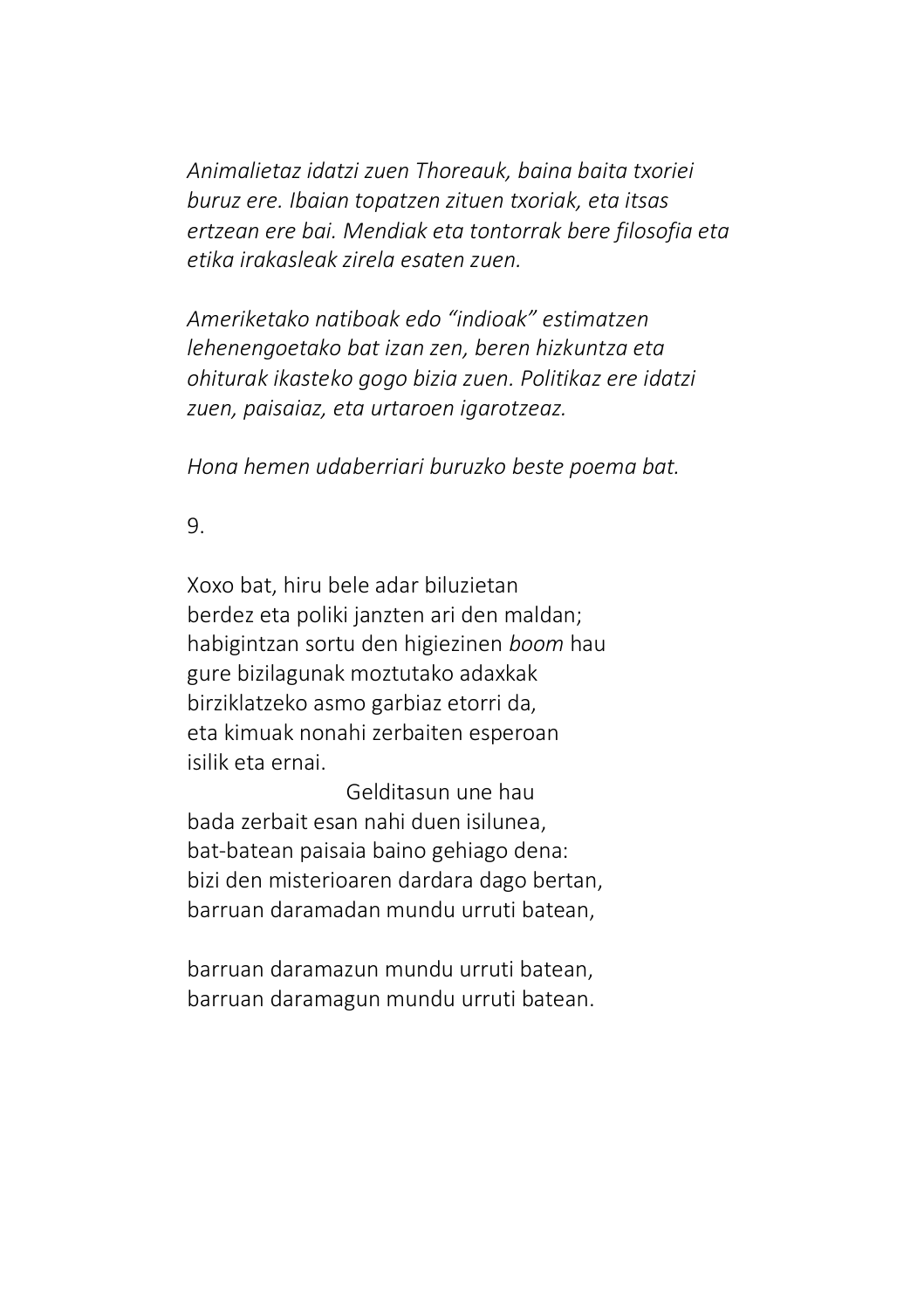A blackbird, three crows on the bare branches In a slope that is slowly getting dressed in green— Nest building was the origin of this rise in real estate By using the branches our neighbor just cut It speaks of its clear intention to recycle, And the buds are everywhere waiting for something, Still yet awake.

 This moment of silence, A silence that means to say something, It suddenly is more than landscape— There's in it the beat of a living mistery In such a far away world I have inside,

In such a far away world you have inside, In such a far away world we have inside.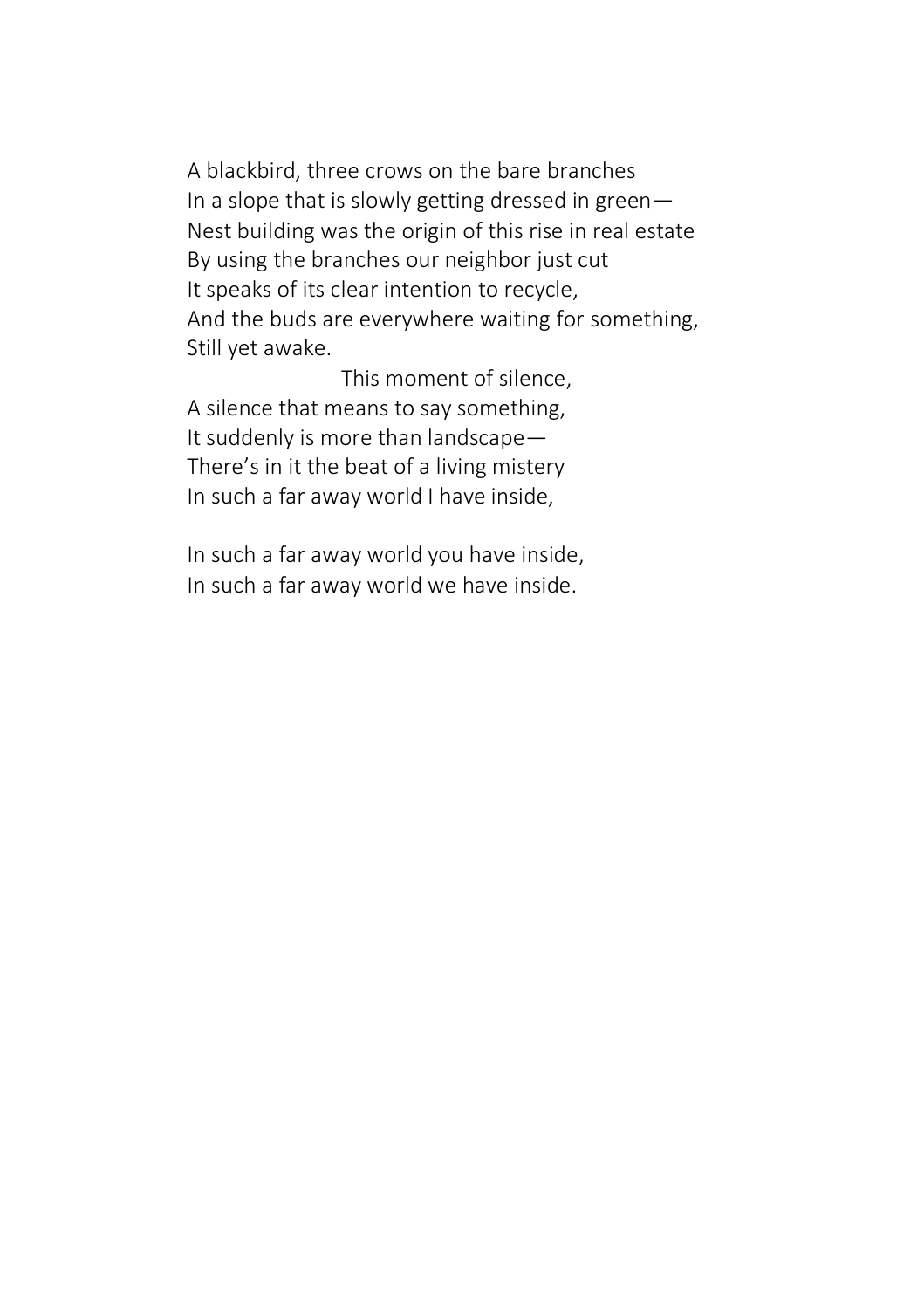*Trena entzuten zuen Thoreauk Waldeneko bere etxetik. Oraindik ere hortik, laku ertzetik, pasatzen baita Boston-Fitchburg trenbidea.*

*Baina 19. mendean beste trenbide mota bat igaro zen Concordetik:* The Underground Railway*, "lurpeko trenbidea", Hegoaldetik ihes egindako esklabu beltzak laguntzeko lagun sarea, alegia. Etxez etxe laguntzen zieten iheslariei, gauez iparralderako eta askatasunerako bidea salbu egin dezaten.*

*Thoreauren etxetxoa izan zen trenbide horren geltoki bat. Bere familia esklabutzaren kontrako aktibistak ziren eta, Emersonen etxea utzitakoan, beraiekin joan zen bizitzera.*

*Henry David Thoreau 1862an hil zen, 44 urte zituela, tuberkulosiak jota, bere familia eta lagunez inguraturik.*

*Amaitu aurretik, "indioa" eta "altzea" hitzak ahoskatu omen zituen.*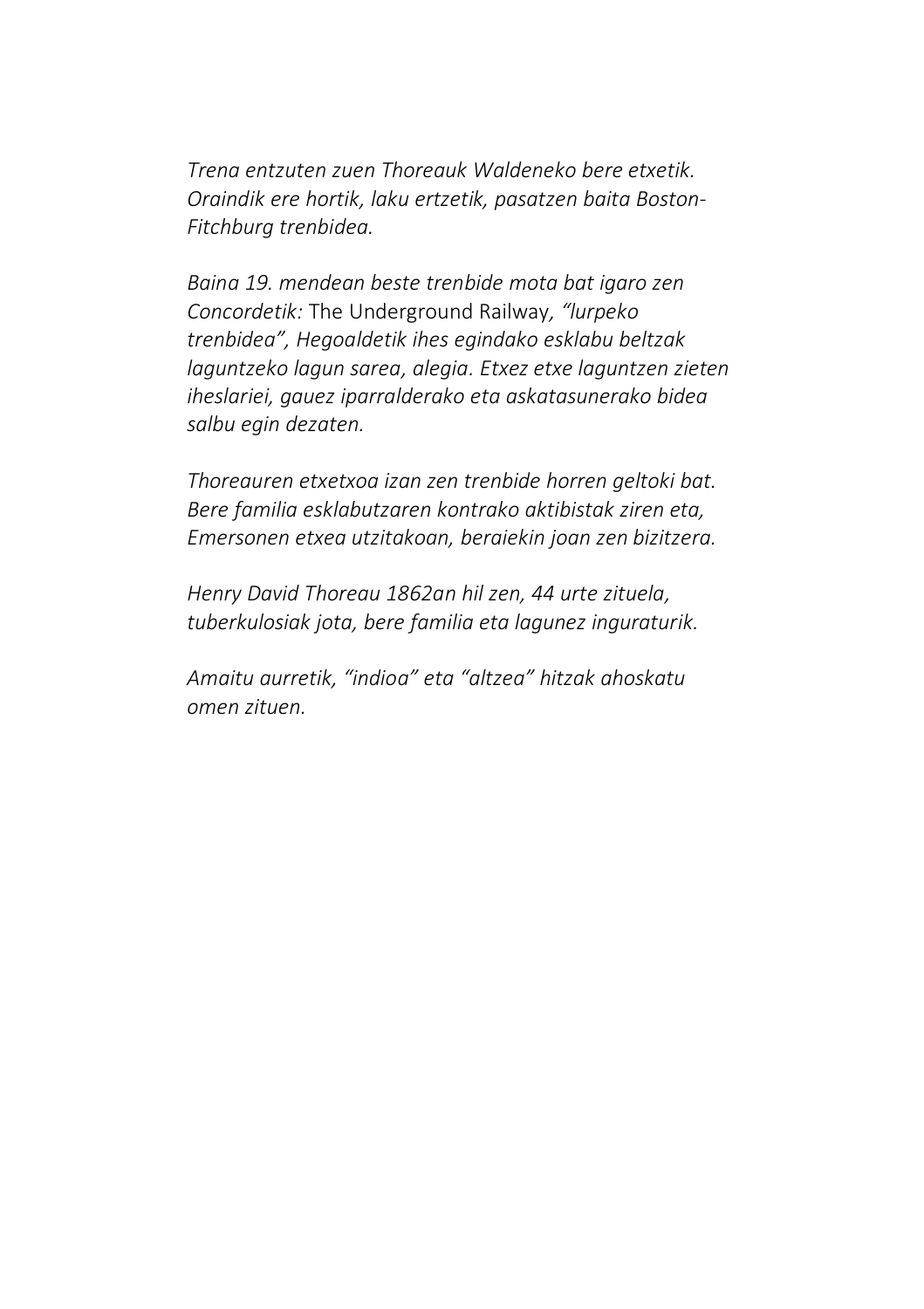10.

Nire pentsamenduak ez dira hilko, zeren lehortea etorri arren zeruaren urdina ez baita inoiz kixkali. Zerua ez da zimeltzen, ez da lehortzen, handik begi orok uzta bildu arren ez da agortzen. Nire begiak dira nire artaldeak, mendiak dira nire uzta. Nire artaldeak ez dira galduko, eguna gora eta behera ibiltzekoak baitira, harat-honat azken argi izpiekin ibili arren gaua etorri eta etxeratu dira.

I do not fear my thoughts will die For never yet it was so dry As to scorch the azure of the sky. It knows no withering & no drought Though all eyes crop it ne'er gives out My eyes my flocks are Mountains my crops. I do not fear my flocks will stray For they were made to roam the day For they can wander with the latest light Yet be at home at night.